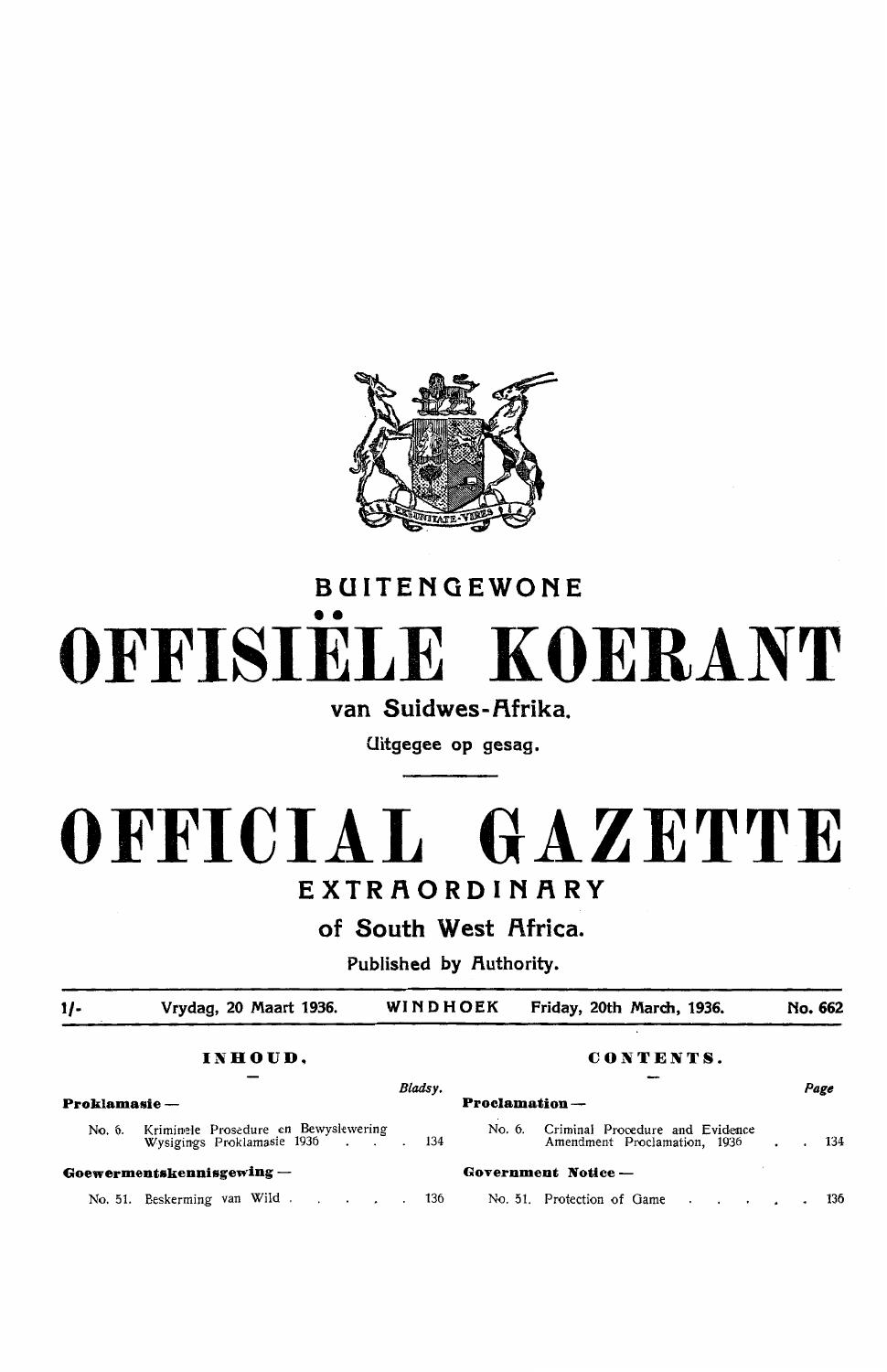#### **PROKLAMASIE**

#### VAN SY EDELE DAVID GIDEON CONRADIE, ADMINISTRATEUR VAN SUIDWES-AFRIKA.

No. 6 van 1936.]

NADEMAAL dit wenslik is om die wet met betrekking tot kriminele prosedure en bewyslewering te wysig;

SO IS DIT dat ek, ooreenkomstig en kragtens die bevoegdhede aan my verleen, hiermee proklameer, verklaar en bekend maak, as  $volg$ :-

1. In hierdie Proklamasie beteken die uitdrukking "die hoofproklamasie" die Kriminele Prosedure en Bewyslewering Proklamasie 1935 (Proklamasie No. 30 van 1935).

2. Onder-artikel (1) van artikel *een-en-vyftig* van die hoofproklamasie word hiermee gewysig deur die woorde "polisiedienaar van of bo die rang van 'n sersjant" wat daarin voorkom te skrap en dit deur die woorde "Europese polisiedienaar" te vervang.

3. Artikel twee-en-sestig van die hoofproklamasie word hiermee gewysig deur die woorde "vir sodanige tydperk en onder sodanige omstandighede wat waarneming betref" in te voeg na die woord "plek" wat voorkom in die negende reël daarvan.

4. Onder-artikel (1) van artikel *tagtig* van die hoof-<br>proklamasie word hiermee gewysig deur die woorde "of moord" wat daarin voorkom te skrap en dit deur die woorde "moord of verkragting" te vervang.

5. Onder-artikel (5) van artikel *vyf-en-tagtig* van die hoofproklamasie word hiermee gewysig deur die toevoeging **van** die volgende woorde aan di•e end daarvan

"waardeur of waarin hy die geroofde of geskaakte persoon vervoer of verberg of aangehou het."

6. Artikel *eenhonderd ag-en-vyftig* van die hoofproklamasie word hiermee gewysig deur die invoeging van die woorde -

"as die verhoor voor 'n laer hof is, of in geval van 'n private vervolging aan die private vervolger"

na die woord "vervolger" wat in die tiende reel daarvan voorkom.

7. Onder-artikel (1) van artikel *eenhonderd en nege-en- sewentig* van die hoofproklamasie word hiermee gewysig deur die invoeging van die woorde "van vermenigvuldiging" na die woord "wyse" wat voorkom in die vyfde reël daarvan.

8. Artikel *eenhonderd ag-en-tagtig* van die hoofproklamasie word hiermee gewysig deur die invoeging van die woorde "daardie oortreding te pleeg of 'n poging om" na die woorde "poging om" wat voorkom in die negende reel daarvan.

9. Artikel *tweehonderd-en-twaalf* van die hoofproklamasie word hiermee gewysig deur die toevoeging van die vo<u>lg</u>ende<br>onder-artikel as onder-artikel (4):—

" (4) Die uitdrukking 'bevoegde beampte' of 'be-<br>voegde amptenaar' soos in hierdie artikel gebruik sluit in 'n balju, onder-balju, geregsbode, onder-geregsbode<br>of ander beampte wat volgens wet of reël van die hof belas is met die plig om dagvarings op getuies in kriminele sake te dien<sup>17</sup>.

10. Artikel tweehonderd vyf-en-twintig van die hoofproklamasie word hiermee gewysig deur die invoeging van die woorde "om getuienis te gee in enige hof of in 'n voorlopige ondersoek" na die woord "word" wat voorkom in die sesde reël daarvan.

#### **PROCLAMATION**

#### **BY** HIS HONOUR **DAVID** OIDECN CONRADIE, ADMINISTRATOR OF SOUTH WEST AFRICA.

No, 6 of 1936.]

WHEREAS it is expedient further to amend the law relating to criminal procedure and evidence;

NOW THEREFORE, under and by virtue of the powers in me vested, I do hereby proclaim, declare and make known as follows:-

1. In this Proclamation the expression "the principal Proclamation" means the Criminal Procedure and Evidence Proclamation, 1935 (Proclamation No. 30 of 1935).

2. Sub-section (1) of section *fifty-one* of the principal Proclamation is hereby amended by deleting the words "police-<br>man of or above the rank of sergeant" occurring therein, and substituting therefor the words "European policeman".

3. Section *sixty-two* of the principal Proclamation is hereby amended by inserting the words - "for such period and under such conditions as to observation" after the word "place" occurring in the eighth line thereof.

4. Sub-s,ection (1) of section *eighty* of the principal Pro-clamation is hereby amended by deleting the words "or murder" occurring therein, and substituting therefor the words "murder or rape".

5. Sub-£ection (5) of section *eighty-fiv <sup>c</sup>'* of the principal Proclamation is hereby amended by the addition of the following words at the end thereof—

"through or in which he conveyed or concealed *or* detained the person kidnapped, stolen or abducted".

6. Section one hundred and fifty-eight of the principal Proclamation is hereby amended by the insertion of the words-

"if the trial is before an inferior court, or, when the prosecution is a private one, to the private prosecutor"

after the words "public prosecutor" occurring in the eighth line thereof.

7. Sub-section (1) of section *one hundred and seventy-nine* of the principal Proclamation is hereby amended by inserting the words "of multiplication" after the word "method" occurring in the fifth line thereof.

8. Section one hundred and eighty-eight of the principal Proclamation is hereby amended by inserting the words "that offence or of an attempt to commit" after the words "to commit" occurring in the seventh line thereof.

9. Section two hundred and twelve of the principal Proclamation is hereby amended by the addition of the follow-<br>ing sub-section as sub-section  $(4)$ :—

 $"$ (4) The expression "proper officer" as used in this section shall include a sheriff, deputy sheriff,<br>messenger, deputy messenger or other officer who by law or rule of court *is* charged with the duty of serving subpoenas to witnesses in criminal cases."

10. Section two hundred and twenty-five of the principal Proclamation is hereby amended by the insertion of the words "to give evidence in any Court or in a preparatory examination<sup>"</sup> after the word "admitted" occurring in the fifth line thereof.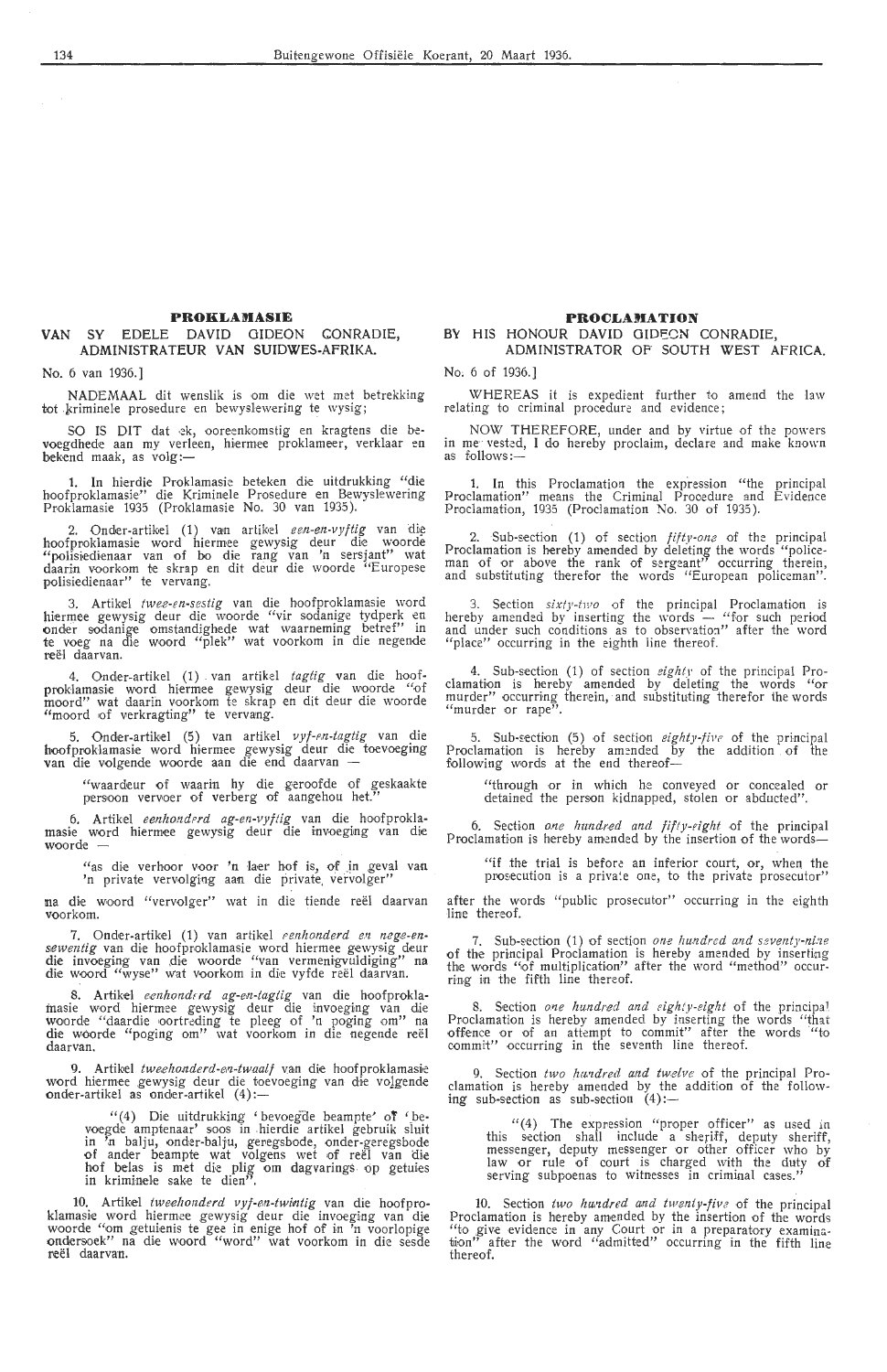11. Onder-artikel (1) van artikel tweehonderd-een-enextractivity van die hoofproklamasie word hiermee gewysig deur invoeging van die volgende voorbehoudsbepaling na die *e*voorbehoudsbepaling wat daarin voorkom -

"met die verstande, verder, dat wanneer dit aangetoon word dat die bekentenis gedoen is aan 'n vredesbeampte wat nie, toelaatbaar sal wees onder hierdie artikel nie tensy dit in die teenwoordigheid van 'n magistraat of vrederegter bevestig en neergeskryf is".

2. Artikel *tweehonderd-dric-en-veertig* van die hoofpro-<br>sie word hiermee gewysig deur toevoeging van die vol-<br>e onder-artikel as onder-artikel (3) :--<br> $\sqrt{(3)}$  Enige persoon op die alleenstaande en on-

"(3) Einge persoon op die aneenstaande en ongestaatde getuienis van enige medepligtige skuldig te bevind, tensy sodanige hof deur bevoegde getuienis ander as die alleenstaande en ongestaafde getuienis van sodanige medeplig

13. Artikel *tweehonderd-nege-en-tagtig* van die hoofproklamasie word hiermee gewysig deur die invoeging van die 11·oorde -

"en aangehoue getuie die datum van sy toelating, die datum van sy verwysing, die magtiging vir sy gevangehouding en in die geval van elke gevangene''

na die woorde "elke gevangene" wat in die negende reël daarvan voorkom.

14. Artikel *tweehonderd-sewe-en-neëntig* van die hoofproklamasie word hiermee gewysig deur die woord "bewys" vat voorkom in die negende reël daarvan te skrap, en dit deur die woorde "kragtens enige bepaling van hierdie proklamasie 'n vorige skuldigbevinding bewys mag word'' te<br>vervang.

15. Onder-artikel (3) van artikel *driehonderd en twee*<br>van die hoofproklamasie word hiermee gewysig deur die<br>woorde "of die regterlike beampte" wat daarin voorkom te<br>skrap en dit deur die woorde "of beampte wat die vonnis gevel het of deur enige ander regter of regterlike beampte" te vervang.

16. Onder-artikel (1) van artikel *driehonderd en vyftien* van die hoofproklamasie word hiermee gewysig deur toe-<br>voeging van die volgende woorde aan die einde daarvan —

" met die verstande dat die tydperk waarvoor sodanige<br>kind aldus gevangegehou word sal verstryk wanneer hy die ouderdom van agtien jaar bereik".

17. Artikel *driehonderd drie-en-twintig* van die hoofproklamasie word hiermee gewysig deur die invoeging van die<br>woorde "klerk of vervolger" na die woord "polisiedienaar"<br>waar dit ook al voorkom --

**(1) in** paragrawe (a) en (b) van onder-artikel (1) ;

(2) in onder-artikel (3).

18. Die Vierde Bylae van die hoofproklamasie word hiermee gewysig deur die invoeging van die woord "op-<br>stoking" na die woord "sameswering" wat daarin voorkom.

19. Hierdie Proklamasie kan vir alle doeleindes aangehaal word as die Kriminele Prosedure en Bewyslewering Wysigings Proklamasie 1936.

#### GOD BEHOEDE DIE KONING.

Oegee onder my hand en see! te Windhoek op hierdie l6<le dag van Maart 1936.

D. G. CONRADIE,  $Administrateur.$ 

**11.** Sub-section **(1)** of section *two hundred and thirty-one* of the principal Proclamation is hereby amended by the insertion of the following proviso after the first provis**o**<br>occurring therein —

"Provided further that if such confession is shown to have been made to a peace officer, other than a Magistrate or justice of the peace, it shall not be admissible in evidence under this section unless it was<br>confirmed and reduced to writing in the presence of<br>a Magistrate or justice of the peace".

12. Section *two hundred and forty-three* of the principal Proclamation is hereby amended by the addition of the following sub-section as sub-section  $(3)$ :-

'.'(3) To .convict any person on the single .and un- confirmed evidence of any accomplice, unless t he offence has, by competent evidence other than the single and unconfirmed evidence of such accomplice, been proved to the satisfaction of such court to have been actually committed".

13. Section *two hundred and eighty-nine* of the principal Proclamation is hereby amended by the insertion of the words -

"and detained witness, the date of his admission, the date of his commitment, the authority for his detention,<br>and in the case of each prisoner".

after the words "each prisoner" occurring in the eighth **line** thereof.

. 14. Section *two hundred and ninety-seven* of the **prin**cipal Proclamation is hereby amended b\_\_y the insertion of the words - "under any provision of this Proclamation a previous conviction may be" after the word "whenever" occurring in the ninth line thereof.

15. Sub-section (3) of section *three hundred and two* of the principal Proclamation is hereby amended by the insertion of the words - "or officer who passed the sentence<br>or by any other judge" after the word "judge" occurring therein.

16. Sub-section (1) of section *three hundred and fifteen* of the principal Proclamation is hereby amended by the addition of the following words at the end thereof-

"Provided that the period for which such child 'is so detained shall expire when he attains the age of eighteen **years".** 

. 17. Section *three hundred and twenty-three* of the principal Proclamation is hereby amended by the insertion of the words "clerk or prosecutor" after the word "police-<br>man" wherever it occurs —

(1) in paragraphs (a) and (b) of sub-section  $(1)$ ;

 $(2)$  in sub-section  $(3)$ .

. 18. The Fourth Schedule to the principal Proclamation is hereby amended by inserting the word "incitement" after the word "conspiracy" occurring therein.

19. This Proclamation may be cited for all purposes as the Criminal Procedure and Evidence Amendment Proclamation, 1936.

#### GOD SAVE THE KING.

Given under my hand and seal at Windhoek this 16th day of March, 1936.

> D. G. CONRADIE, *Administrator.*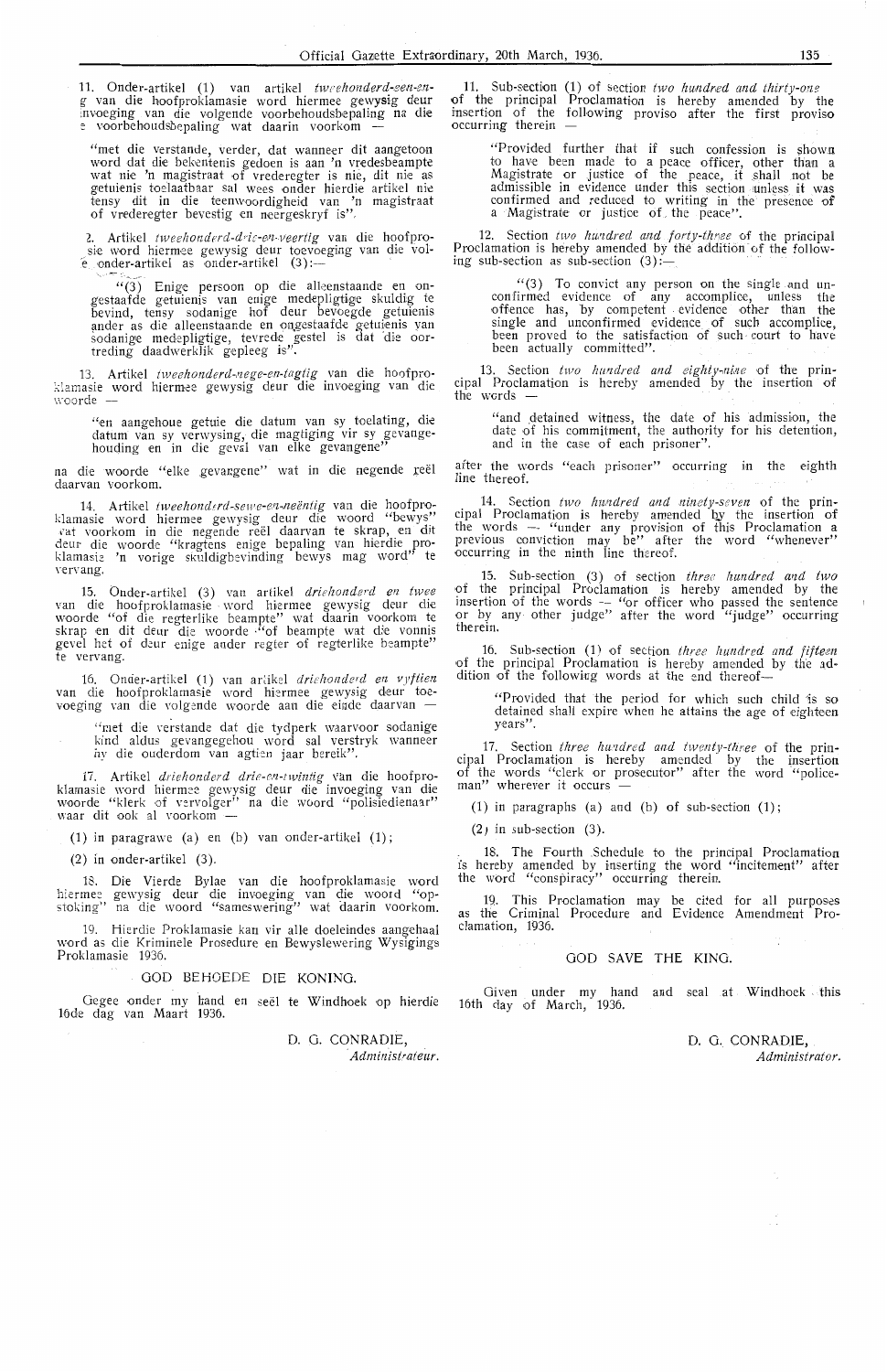## **Goewermentskennisgewing.** I

Die volgende Goewermentskennisgewing word vir algemene informasie gepubliseer.

F. P. COURTNEY CLARKE

*Sekre'taris vir Saidwes-Afrika.*  Kantoor van die Administrateur,

Windhoek.

BESKERMINO VAN WILD.

**1.** Dit het die Administrateur behaag om, ooreenkomstig die bepalings van paragraaf (a) van artikel 3  $(1)$ **~an die** Wildbeskerming-Ordonnansie, 1927, voor te skrywe dat die tydperk vanaf 1 April 1936 tot 31 Maart 1937, beide datums ingereken, 'n geslote jagtyd sal wees, waarin dit nie wettig sal wees om in die wyk of wyke, soos genoem **in** die tweede kolom van Bylae **1** te-enoor dte beskrywing van **elke** sodanige soort, respektieflik, die soorte wild, soos omskrywe in die eerste kolom van die Bylae hiervan, te jag **nie:**  BYLAE I.

| Beskrywing van Wild.    | Wyk waarvoor 'n geslote<br>jagtyd voorgeskrywe is.                                                                                                                              |
|-------------------------|---------------------------------------------------------------------------------------------------------------------------------------------------------------------------------|
| Duiker                  | Distrikte Gobabis en Warm-<br>had.                                                                                                                                              |
| Hartebees               | Distrikte Aroab, Bethanie,<br>Gibeon, Karibib, Keet-<br>manshoop, Luderitz, Malta-<br>hohe, Omaruru, Outjo,<br>Rehoboth, Swakopmund en<br>Warmhad.                              |
| Koedoe (koeie)          | Distrikte Bethanie en Keet-<br>manshoop.                                                                                                                                        |
| Koedoe (bulle en koeie) | Distrikte Aroab, Luderitz,<br>Maltahohe en Swakop-<br>mund.                                                                                                                     |
| Sehra                   | Distrikte Aroab, Bethanie<br>Gibeon, Gobabis, Groot-<br>fontein, Karibib, Keet-<br>manshoop, Luderitz, Oka-<br>handja, Omaruru, Otji-<br>warongo, Swakopmund en<br>Warmhad.     |
| Wildebees               | Distrikte Aroab, Bethanie,<br>Karibib, Keetmanshoop,<br>Luderitz, Maltahohe, Oka-<br>handja, Omaruru, Otjiwa-<br>rongo, Outjo, Rehoboth,<br>Swakopmund, Warmbad<br>en Windhoek. |
| Al die wildsoorte       | Dorpsgronde Gobabis.                                                                                                                                                            |
|                         | Dorpsgronde Grootfontein.                                                                                                                                                       |
| Al die wildsoorte       | Kroongrond, distrik Warm-<br>bad. I                                                                                                                                             |

**Al** die wildsoorte

**(a)** Die ded van die distrik AROAB binne die volgende grense:-

Vanaf die noordelike baken van die plaas 00- CHARUS No. 23, djstrik Keetmanshoop, wat die snxpunt is van die grense van die distrikte Keetmanshoop, Gibeon en Aroab, soos beskrywe in die eerste Bylae van Proklamasie No. 40 van 1920, ooswaarts en suidwaarts langs die grense van die distrik Aroab, soos beskrywe in die Eerste Bylae yan Proklamasie No. 40 van 1920, met uitsluiting van die plaas SITSAS No. 14, na die noordoostelike baken van<br>die plaas UIGENAB No. 17, daarvandaan algemeen weswaarts en noordweswaarts verder langs die grense van en met uitsluiting van die volgende<br>plase:—

## **Government Notice.**

The following Government Notice is published for general information.

F. P. COURTNEY CLARKE

Administrator's Office, *Secretary for South West Africa.* 

Windhoek.

No. 51.] [17 Maart 1936. No. 51.] [17th March, 1936.

PROTECTION OF GAME.

**1.** The Administrator has been pleased in terms of the provisions of paragraph (a) of section  $3$  (1) of the Game Preservation Ordinance, 1927, to prescribe that the period from the 1st April, 1936, to the 31st March, 1937, both dates inclusive, shall be a close season during which it shall not be lawful to hunt the species of game or the sex of any species of game described in the first column of Schedule I hereto in the area or areas named in the second column of the Schedule opposite the description of each such species, respectively:- SCHEDULE I.

| Description of Game   | Area for which a close season<br>is prescribed                                                                                                                                      |  |
|-----------------------|-------------------------------------------------------------------------------------------------------------------------------------------------------------------------------------|--|
| Duiker                | Districts of Gobabis and<br>Warmbad.                                                                                                                                                |  |
| <b>Hartebeest</b>     | Districts of Aroab, Bethanie,<br>Gibeon, Karibib, Keet-<br>manshoop, Luderitz, Malta-<br>hohe, Omaruru, Outjo,<br>Rehoboth, Swakopmund<br>and Warmbad.                              |  |
| Kudu (cows)           | Districts of Bethanie and<br>Keetmanshoop.                                                                                                                                          |  |
| Kudu (bulls and cows) | Districts of Aroab, Luderitz,<br>Maltahohe and Swakop-<br>mund.                                                                                                                     |  |
| Zehra                 | Districts of Aroab, Bethanie,<br>Gibeon, Gobabis, Groot-<br>fontein, Karibib, Keetmanshoop, Luderitz, Okahandja,<br>Omaruru, Ótjiwarongo,<br>Swakopmund and Warm-<br>had.           |  |
| Gnu (Wildebeest)      | Districts of Aroab, Bethanie,<br>Karibib, Keetmanshoop,<br>Luderitz, Maltahohe, Oka-<br>handja, Omaruru, Otjiwa-<br>rongo, Outjo, Rehoboth,<br>Swakopmund, Warmbad<br>and Windhoek. |  |
| All classes of game   | Gobabis commonage.                                                                                                                                                                  |  |
|                       | Grootfontein commonage.                                                                                                                                                             |  |
| All classes of game   | Crown land, District of<br>Warmbad.                                                                                                                                                 |  |

All classes of game

(a) That portion of the district AROAB within the following boundaries:-

l

From the northern beacon of the farm GO-CHARUS No. 23, district Keetmanshoop, which beacon is the intersection point of the boundaries<br>of the districts of Keetmanshoop, Gibeon, and Aroab,<br>as described in the First Schedule of Proclamation No. 40 of 1920; eastwards and southwards along the boundaries of the district of Aroab, as described in the First Schedule of Proclamation No. 40 of 1920; but exduding the farm SITSAS No. 14, to the north-eastern beacon of the farm UIGENAB No. 17, thence generally westwards and northwestwards continuing along the boundaries of but ex-<br>cluding the following farms:-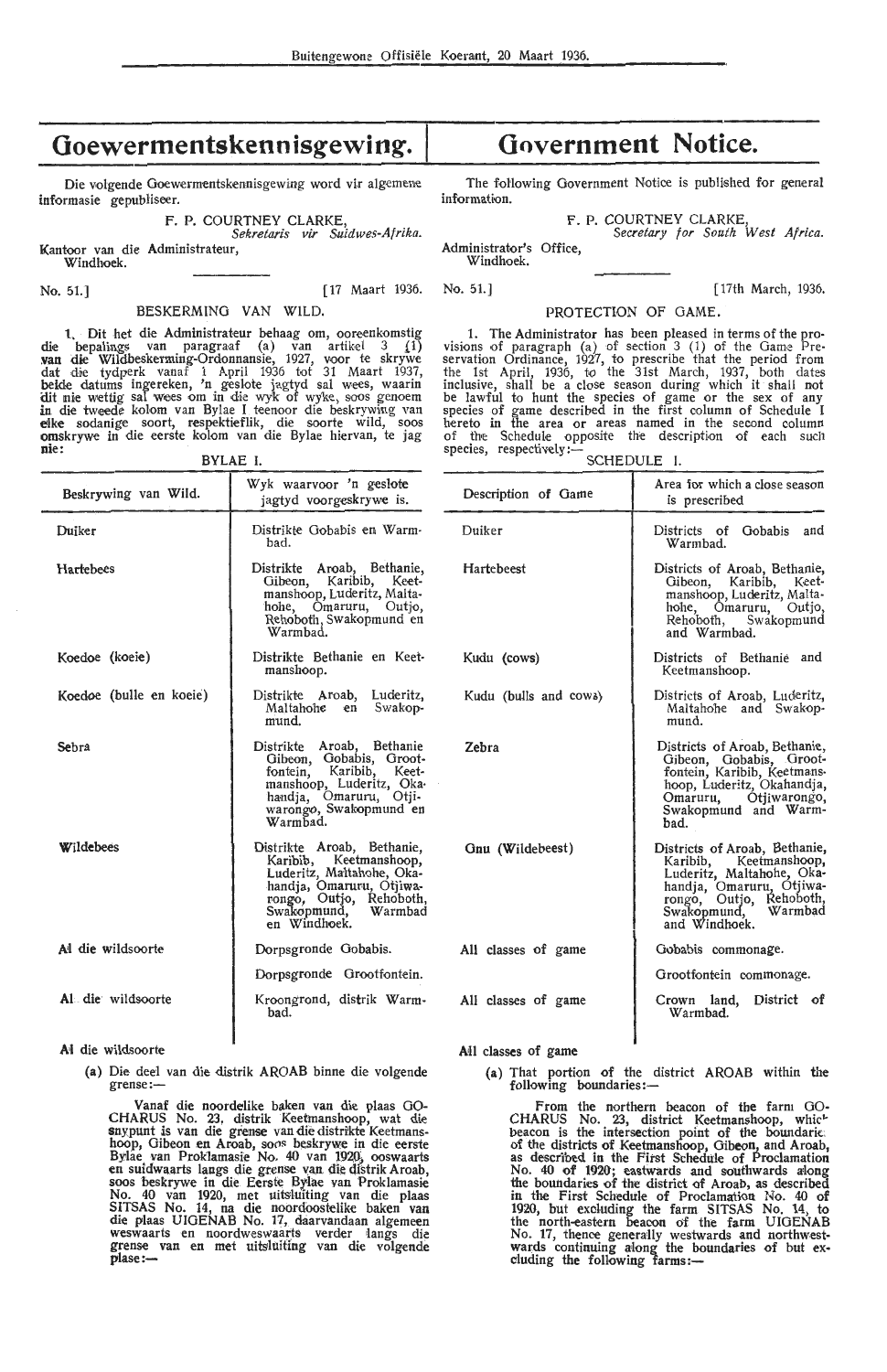| <b>UIGENAB</b><br>MINNEHAHA<br>MAHLZEIT<br>KIRIIS OST<br>GAIBIS<br>GAMMIB<br><b>FRANKENSTEIN</b><br>ANINUIS SUD<br>ANINUIS NORD | No. 17<br>16<br>,,<br>15<br>33<br>28<br>,,<br>12<br>$^{\circ}$<br>13<br>99<br>б<br>$^{\prime}$<br>5<br>99.<br>,, |
|---------------------------------------------------------------------------------------------------------------------------------|------------------------------------------------------------------------------------------------------------------|
| <b>GRABSTEIN</b>                                                                                                                | $\frac{3}{2}$                                                                                                    |
| WELGELEGE                                                                                                                       | ÿ3                                                                                                               |
| <b>KATZIES</b>                                                                                                                  | 120                                                                                                              |
| GOCHARUS No. 23, Keetmanshoop                                                                                                   | 121                                                                                                              |

- na die uitgangspunt.
- (b) Die- deel van die distrik GIBEON binne die volgende grense:-

Vanaf die suidoostelike baken van die plaas SUS No. 297 noordwaarts en ooswaarts Iangs die grense van maar met uitsluiting van die volgende  $n$ lase: $-$ 

| <b>SUS</b>       | No. 297   |
|------------------|-----------|
| <b>OVERSCHOT</b> | 142       |
| <b>EINDPAAL</b>  | 195<br>19 |
| VERGENOEG        | 196       |

na die suidoostelike baken van laasgenoemde plaas,<br>daarvandaan algemeen noordweswaarts en noordooswaarts verder langs die grense van en insluitende die volgende plase :-

| PLAAS              | No. 373 |
|--------------------|---------|
| <b>PLAAS</b><br>39 | 372     |
| PLAAS<br>33        | 360     |
| <b>PLAAS</b><br>55 | 359     |
| SPRINGBOK<br>,,    | 346     |
| PLAAS<br>,,        | 347     |
| <b>PLAAS</b><br>ý3 | 348     |
| PLAAS<br>,,        | 349     |
| PLAAS<br>,,        | 350     |
| PLAAS<br>33        | 351     |
| PLAAS<br>,,        | 352     |
| DAKKAH<br>13       | 274     |
| YAHOMA<br>,,       | 275     |

" <sup>275</sup> na die noovdioosteli:ke baken van laasg,enoemde plaas; daarvandaan algemeen noordweswaarts verder langs die grense van maar met uitsiluiting van die volgende plase :-

| SILURIAN          | No. 272                        |  |
|-------------------|--------------------------------|--|
| GOANAS            | $-271$<br>,,                   |  |
| <b>BENGAL</b>     | 268<br>,,                      |  |
| SOHO              | 267<br>33                      |  |
| <b>BOHEMIA</b>    | 264<br>,,                      |  |
| <b>ADRIANOPLE</b> | 263                            |  |
| <b>HARRINGTON</b> | ,,<br>260                      |  |
| SPUITBOSCH        | , 1<br>259                     |  |
|                   | ,,<br>256                      |  |
| KAMEELDRAAI       | ,,                             |  |
| TIGERS LAIR       | 255<br>$\overline{\mathbf{z}}$ |  |
| <b>TARA</b>       | 252<br>,,                      |  |
| SOLLUM            | 251<br>,,                      |  |
| <b>ARAHOAB</b>    | 167<br>"                       |  |
| <b>CLEOPATRA</b>  | 248<br>33                      |  |
| <b>MERSA</b>      | 245<br>,,                      |  |
| <b>VOGELWEIDE</b> | 244<br>,,                      |  |
|                   |                                |  |

na 'n punt waar die oostelike grens van laasgenoemde plaas deursny word deur die grens van die distrik Gobabis en die distrik Oibeon, soos beskrywe in die eerste Bylae van Proklamasie No. 40 van 1920, daarvandaan ooswaarts, suidwaarts en<br>weswaarts verder langs die grense van die distrik Gibeon, soos beskrywe in die Eerste Bylae van Proklamasie\_ No. 40 van 1920, na die uitgangspunt.

(c) Die deel van die distrik GOBABIS binne die volgende grense:

Vanaf die suidwestelike baken van die plaas No. 530 ooswaarts lings die grense van maar met<br>uitsl<u>uiting</u> van die 7olgende plase :-

| <b>PLAAS</b> | No. 530 |
|--------------|---------|
| ARIB         | 501     |
| TREDGOLD     | 503     |

TREDGOL<sup>T</sup> ,, 503<br>tta die suidoostelike baken van laasgenoemde plaas;<br><sup>détar</sup>vandaan algemeen noordwaarts en ooswaarts verder langs die grense van maar met uitsluiting v<sup>2</sup>4 die volgende plase;--

| <b>EXISTING PARTS.</b> |            |
|------------------------|------------|
| TREDGOLD               | No. 503    |
| <b>PLAAS</b>           | 498<br>99  |
| <b>PLAAS</b>           | -495<br>99 |
| <b>PLAAS</b>           | 496<br>ŵ   |
| <b>PLAAS</b>           | 492        |

| UIGENAB                            | No. 17              |
|------------------------------------|---------------------|
| MINNEHAHA                          | 16<br>,,            |
| MAHLZEIT                           | 15<br>,             |
| KIRIIS OST                         | 28<br>,,            |
| <b>GAIBIS</b>                      | 12<br>33            |
| GAMMIB                             | 13<br>,,            |
| <b>FRANKENSTEIN</b><br>ANINUIS SUD | 6<br>33             |
| ANINUIS NORD                       | ,,                  |
| GRABSTEIN                          | $\frac{5}{2}$<br>,, |
| WELGELEGE                          | ,,<br>120           |
| KATZIES                            | ,,<br>121           |
| GOCHARUS No. 23, Keetmanshoop      |                     |

to the point of beginning.

(b) That portion of the district of GIBEON within the following boundaries:-

F rom the south-eastern beacon of the farm SUS No. 297 northwards and eastwards along the **boundaries** of but excluding the following farms:

| SUS.             | No. 297   |
|------------------|-----------|
| <b>OVERSCHOT</b> | 142<br>,, |
| <b>EINDPAAL</b>  | 195<br>,, |
| VERGENOEG        | 196       |

to the south-eastern beacon of the last mentioned farm; thence generally northwestwards and north-eastwards continuing along the boundaries of and<br>including the following farms:—

| FARM      | No. 373 |     |
|-----------|---------|-----|
| FARM      | ,,      | 372 |
| FARM      | 33      | 360 |
| FARM      | -99     | 359 |
| SPRINGBOK | ,,      | 346 |
| FARM      | ,,      | 347 |
| FARM      | ,,      | 348 |
| FARM      | ,,      | 349 |
| FARM      | ,,      | 350 |
| FARM      | ,,      | 351 |
| FARM      | ,,      | 352 |
| DAKKAH    | ,,      | 274 |
| ҮАНОМА    | ,,      | 275 |

to the northeastern beacon of the last mentioned farm; thence generally northwestwards continuing along the boundaries of but excluding the follow-<br>ing farms:-

| SILURIAN          | No. 272   |
|-------------------|-----------|
| <b>GOANAS</b>     | 271       |
| <b>BENGAL</b>     | ,,<br>268 |
|                   | ,,        |
| SOHO              | 267<br>,, |
| BOHEMIA           | 264       |
| <b>ADRIANOPLE</b> | ,         |
|                   | 263<br>,, |
| HARRINGTON        | 260<br>,, |
| SPUITBOSCH        | 259       |
|                   | ,         |
| KAMEELDRAAI       | 256<br>,, |
| TIGERS LAIR       | 255       |
| <b>TARA</b>       | ,,<br>252 |
|                   | ,,        |
| SOLLUM            | 251<br>"  |
| ARAHOAB           | 167       |
| <b>CLEOPATRA</b>  | ,,        |
|                   | 248<br>95 |
| MERSA             | 245<br>,  |
| VOGELWEIDE        | 244       |
|                   | ,,        |

to a point where the eastern boundary of the last mentioned farm is intersected by the boundary of the Gobabis and Oibeon districts, as. described in the First Schedule of Proclamation No. 40 of 1920, thence eastwards, southwards and westwards continuing along the boundaries of the Gibeon district, as described in the First Schedule of Proclamation No. 40 of 1920, to the point of beginning.

(c) That portion of the district of OOBABIS within the following boundaries:-

From the southwestern beacon of the Farm No.<br>530 eastwards along the boundaries of but excluding the following farms:-

| <b>FARM</b> | No. 530           |
|-------------|-------------------|
| ARIB        | 501<br>$\sim 200$ |
| TREDGOLD    | -503              |

to the south-eastern beacon of the last mentioned farm; thence generally northwards and eastwards continuing along the boundaries of but excluding the following farms: $-$ 

| <b>TREDGOLD</b> | No. 503             |
|-----------------|---------------------|
| <b>FARM</b>     | , 498               |
| <b>FARM</b>     | 495<br>$\mathbf{a}$ |
| <b>FARM</b>     | 49ú<br>11           |
| FARM            | 492<br>$\bullet$    |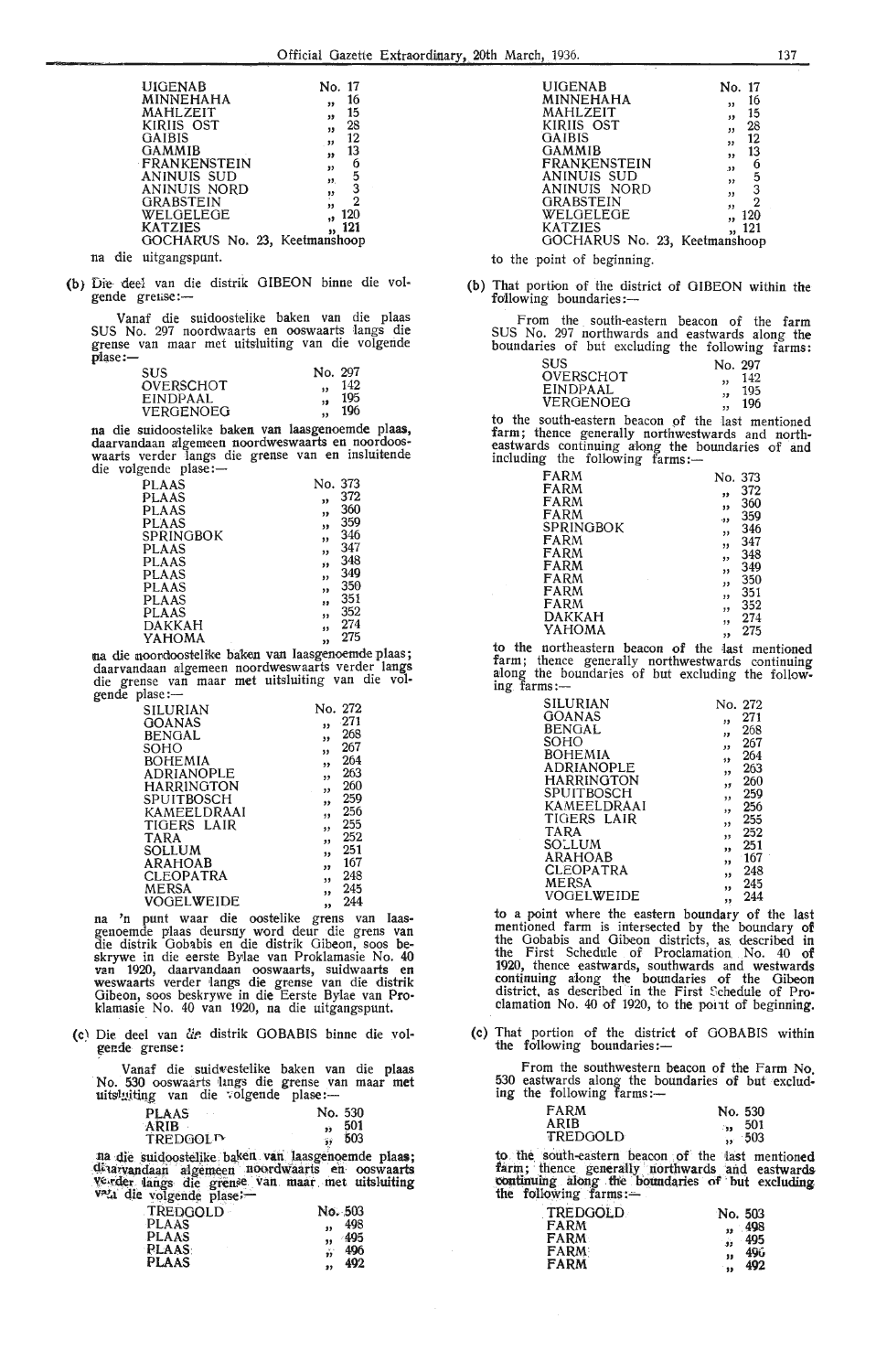| PLAAS   | No. 369                 |       |
|---------|-------------------------|-------|
| PLAAS   | $\overline{\mathbf{z}}$ | 370   |
| PLAAS   | $\overline{\mathbf{z}}$ | 371   |
| PLAAS   | $\overline{\mathbf{3}}$ | - 372 |
| NUIBA   | $\overline{\mathbf{1}}$ | 373   |
| GOREB   | $\overline{\mathbf{1}}$ | 374   |
| PLAAS   | ,,                      | 375   |
| NUI-SIE | 35                      | 376   |
| PLAAS   | ر د                     | 377   |
|         |                         |       |

PLAAS " <sup>377</sup> na die suidooste1ike baken van laasgenoemde plaas; daarvandaan suidwaarts en ooswaarts verder fangs die grens van die distrik Gobabis, soos beskrywe in die Eerste Bylae van Proklamasie No. 40 van 1920, na die snypunt van die 24ste suide1ike breedte- graad met die oostelike grens van die plaas VO-GEL WEIDE No. 244 in die distrik Gibeon; daarvandaan algemeen noordweswaarts verder langs die grense van maar met uitsluiting van die volgende plase:- . . VOGEL WEIDE

| VOGELWEIDE        |     |               | No. 244 (Gibeon). |
|-------------------|-----|---------------|-------------------|
| ALEXANDRIA        | ,,  | 243           | ,,                |
| <b>NABAGEIS</b>   | 33  | 322           | ,,                |
| <b>AREAMS</b>     | ,,  | 320           | ,,                |
| MANIE             | 35  |               |                   |
| HOAGOSGEIS        | 33  | $\frac{2}{3}$ |                   |
| SOMMERVILLE       | , 1 |               |                   |
| HUGHES            | ,,  | 7             |                   |
| <b>BOSHOFF</b>    | 53  | 10            |                   |
| <b>GROOTGELUK</b> | 53  | 11            |                   |
| <b>SCHNEIDER</b>  | , , | 14            |                   |
| PRETORIUS         | ,,  | 15            |                   |
| <b>NOASANABIS</b> | 35  | 18            |                   |
| MACKENZIE         | ,,  | 19            |                   |
| DE WAAL           | ,   | 22            |                   |
| <b>CHAMASARIS</b> | ,   | 23            |                   |
| KAMEELPOORT       | 33  | 26            |                   |
| HOASEB            | , , | 27            |                   |

#### na die uitgangspunt.

2. Dit het die Administrateur behaag om, ooreenkomstig die voorsienings van paragraaf (b) van artikel 3 (1) van die voormelde Ordonnansie -

(a) te beveel dat gedurende die jadtyd van die jaar 1936 die besitter van 'n £ 25 of 'n £20 grootwildlisensie (so 'n lisensie geregtig die besitter om hoogstens sestien stuk grootwild te skiet) nie 'n groter getal van elke soort van grootwild · of van die manlike of vroulike geslag van sodanige wild in enige distrik van die Gebied mag jag nie, as wat voorgeskrywe is in Bylae II hiervan, teenoor die naam van elke so-<br>danige distrik:—

| FARM         | No. 369   |
|--------------|-----------|
| FARM         | 370<br>,, |
| FARM         | 371<br>,, |
| FARM         | 372<br>,, |
| <b>NUIBA</b> | 373<br>,, |
| <b>GOREB</b> | 374<br>١, |
| FARM         | 375<br>,, |
| NUI-SIE      | 376<br>,, |
| FARM         | 377<br>,, |
|              |           |

to the south-eastern beacon of the last mentioned farm; thence southwards and eastwards continuing along the boundaries of the district of Gobabis as described in the First Schedule of Proclamation No. 40 of 1920, to the point of intersection of the: 24th degree of south latitude and the eastern boundary of the farm Vogelweide No. 244 in the district of Gibeon, thence generally northwestwards continuing along the boundaries of but excluding<br>the following farms:-

| VOQELWEIDE        |     |               | No. 244 (Gibeon). |
|-------------------|-----|---------------|-------------------|
| ALEXANDRIA        | ,   | 243           | ,,                |
| NABAGEIS          | ,,  | 322           | ,,                |
| AREAMS            | 55  | 320           | $\bullet$         |
| MANIE             | 33  | $\frac{2}{3}$ |                   |
| <b>HOAGOSGEIS</b> | 35  |               |                   |
| SOMMERVILLE       | 13  | 6             |                   |
| HUGHES            | 55  | 7             |                   |
| <b>BOSHOFF</b>    | , 1 | 10            |                   |
| <b>GROOTGELUK</b> | ,,  | 11            |                   |
| <b>SCHNEIDER</b>  | ,   | 14            |                   |
| PRETORIUS         | ,,  | 15            |                   |
| NOASANABIS        | ,,  | 18            |                   |
| MACKENZIE         | ,,  | 19            |                   |
| DE WAAL           | , 1 | 22            |                   |
| CHAMASARIS        | ,,  | 23            |                   |
| KAMEELPOORT       | ,,  | 26            |                   |
| HOASEB            | ,,  | 27            |                   |

#### to the point of beginning.

2. The Administrator has been pleased, in terms **of**  the provisions of paragraph (b) of section  $3$  (1) of the said Ordinance -

(a) to direct that during the open season of the year 1936 the holder of a £25 or a £20 big game licence (such a licence authorises the holder to hunt not more than sixteen animals in all of big game) shall not hunt a greater number of each species of big game or of the male or female sex of such game in any district of the Territory than is specified in Schedule II hereto, opposite the name of each such district:—

| Naam van Distrik<br>Name of District | Sebra<br>Zebra | Wildebees<br>Gnu<br>(Wildebeest) | Koedoe<br>Kudu                                                    | Gemsbok<br>Gemsbuck     | Hartebees<br>Hartebeest |  |
|--------------------------------------|----------------|----------------------------------|-------------------------------------------------------------------|-------------------------|-------------------------|--|
| Aroab                                |                |                                  |                                                                   | 12                      |                         |  |
| <b>Bethanie</b>                      |                |                                  | $6$ (net bulle $-$ bulls only)                                    | 8                       |                         |  |
| Gibeon                               |                | $1 -$                            | 3                                                                 | 8                       |                         |  |
| Gobabis                              |                | 8                                | 3                                                                 | $\boldsymbol{2}$        | 3                       |  |
| Grootfontein                         |                |                                  | 3                                                                 | 6                       | 4                       |  |
| Karibib                              |                | --                               | 10                                                                | 6                       |                         |  |
| Keetmanshoop                         |                | $\overline{\phantom{m}}$         | 8 (net bulle - bulls only)                                        | $8\,$                   |                         |  |
| Luderitz                             |                | --                               |                                                                   | 16                      |                         |  |
| Maltahohe                            | 10             |                                  |                                                                   | 4                       |                         |  |
| Okahandja                            |                | $\rightarrow$                    | $\overline{5}$                                                    | $\overline{\mathbf{4}}$ | 3                       |  |
| Omaruru                              |                |                                  | 12                                                                | $\boldsymbol{4}$        |                         |  |
| Otjiwarongo                          |                |                                  | 4 (nie meer as 1 koei nie -<br>not<br>than 1 cow) $\vert$<br>more | $\boldsymbol{6}$        | 6                       |  |

BYLAE II. - SCHEDULE II.